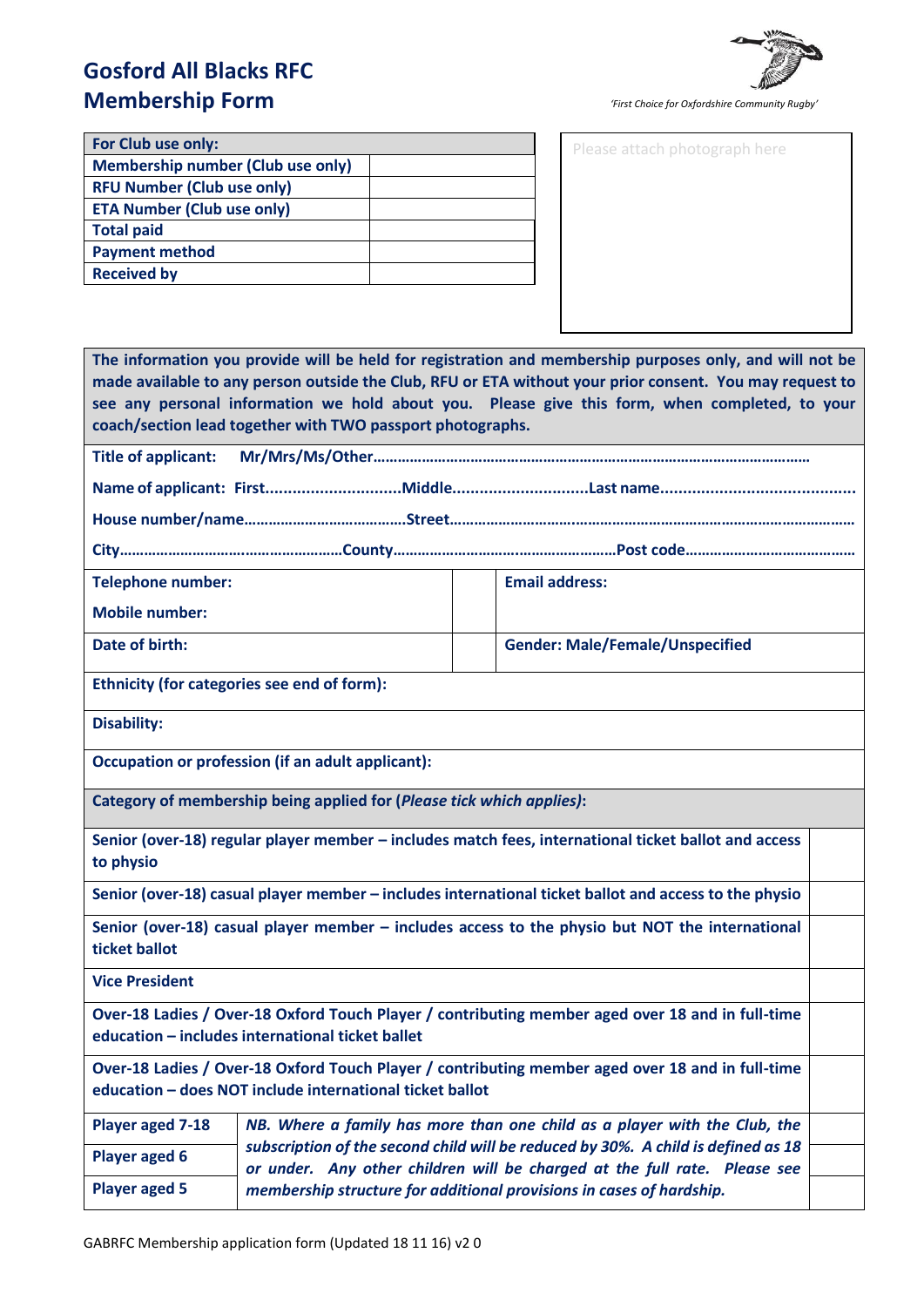## **Gosford All Blacks RFC Membership Form**



### **Country of birth of applicant:**

#### **Town of birth of applicant:**

**If the applicant is in education (full or part-time) please provide the name of the school/college or university:**

### **Playing position: Front row/Forwards/Backs/Unspecified**

### **Medical notes**

### **MEDICAL DECLARATION**

- 1. Do you or the child have any medical conditions? **YES/NO** (please provide details below).
- 2. Have you or the child ever had any previous medical conditions? **YES/NO** (please provide details below).
- 3. Do you or the child have any allergies? **YES/NO** (please provide details below).
- **4.** Are you or the child taking any medication? **YES/NO** (please provide details below).
- **5.** Have you or the child ever suffered from concussion and had a hospital or GP follow-up? **YES/NO** (please provide details below).
- **6.** Have you or the child suffered any injury in the last two years and had a hospital or GP follow-up.

Please continue on an additional page if necessary.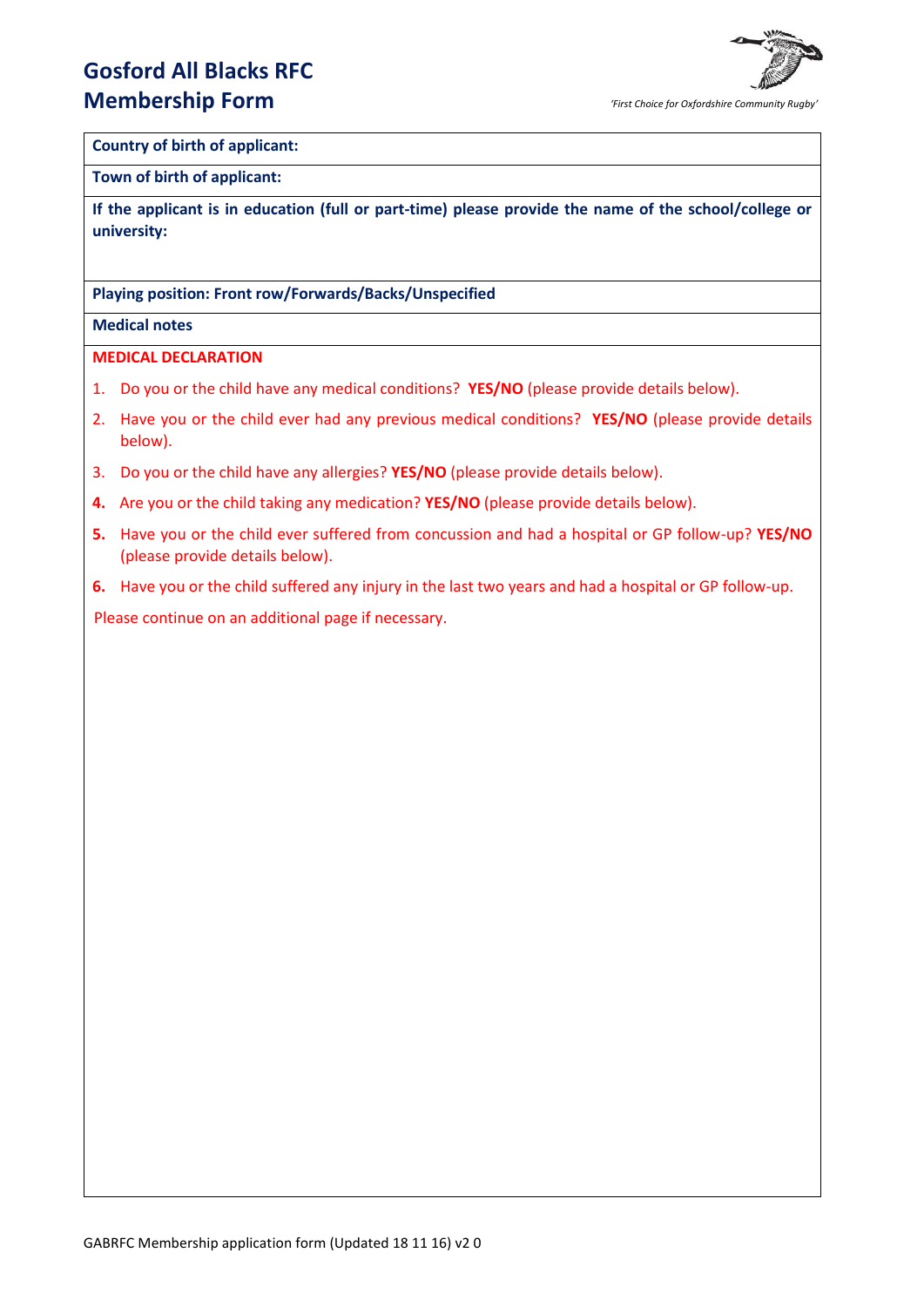

*'First Choice for Oxfordshire Community Rugby'*

| Please provide name and address of the applicant's doctor:                                                                                                                                                                  |                                        |  |  |  |
|-----------------------------------------------------------------------------------------------------------------------------------------------------------------------------------------------------------------------------|----------------------------------------|--|--|--|
|                                                                                                                                                                                                                             |                                        |  |  |  |
|                                                                                                                                                                                                                             |                                        |  |  |  |
|                                                                                                                                                                                                                             |                                        |  |  |  |
|                                                                                                                                                                                                                             |                                        |  |  |  |
| In the case of ALL applicants, the contact details of an emergency contact. In the case of a child<br>applicant, this will be the first parent/guardian, who will become the family member:                                 |                                        |  |  |  |
|                                                                                                                                                                                                                             |                                        |  |  |  |
| House number/name:                                                                                                                                                                                                          |                                        |  |  |  |
| <b>Street</b>                                                                                                                                                                                                               |                                        |  |  |  |
| <b>City</b>                                                                                                                                                                                                                 |                                        |  |  |  |
| <b>County</b>                                                                                                                                                                                                               |                                        |  |  |  |
| Post code                                                                                                                                                                                                                   |                                        |  |  |  |
| Home number:                                                                                                                                                                                                                | <b>Email address:</b>                  |  |  |  |
| <b>Work number:</b>                                                                                                                                                                                                         |                                        |  |  |  |
| <b>Mobile number:</b>                                                                                                                                                                                                       |                                        |  |  |  |
| Date of birth:                                                                                                                                                                                                              | <b>Gender: Male/Female/Unspecified</b> |  |  |  |
| Occupation or profession of first parent/guardian:                                                                                                                                                                          |                                        |  |  |  |
| In the case of a child applicant, the contact details of second emergency contact or second<br>parent/guardian, who will NOT be the family member. If they wish to join as a member, they will have<br>to do so separately. |                                        |  |  |  |
|                                                                                                                                                                                                                             |                                        |  |  |  |
| House number/name:                                                                                                                                                                                                          |                                        |  |  |  |
| <b>Street</b>                                                                                                                                                                                                               |                                        |  |  |  |
| <b>City</b>                                                                                                                                                                                                                 |                                        |  |  |  |
| <b>County</b>                                                                                                                                                                                                               |                                        |  |  |  |
| <b>Post code</b>                                                                                                                                                                                                            |                                        |  |  |  |
| Home number:                                                                                                                                                                                                                | <b>Email address:</b>                  |  |  |  |
| <b>Work number:</b>                                                                                                                                                                                                         |                                        |  |  |  |
| <b>Mobile number:</b>                                                                                                                                                                                                       |                                        |  |  |  |
| Date of birth:                                                                                                                                                                                                              | <b>Gender: Male/Female/Unspecified</b> |  |  |  |